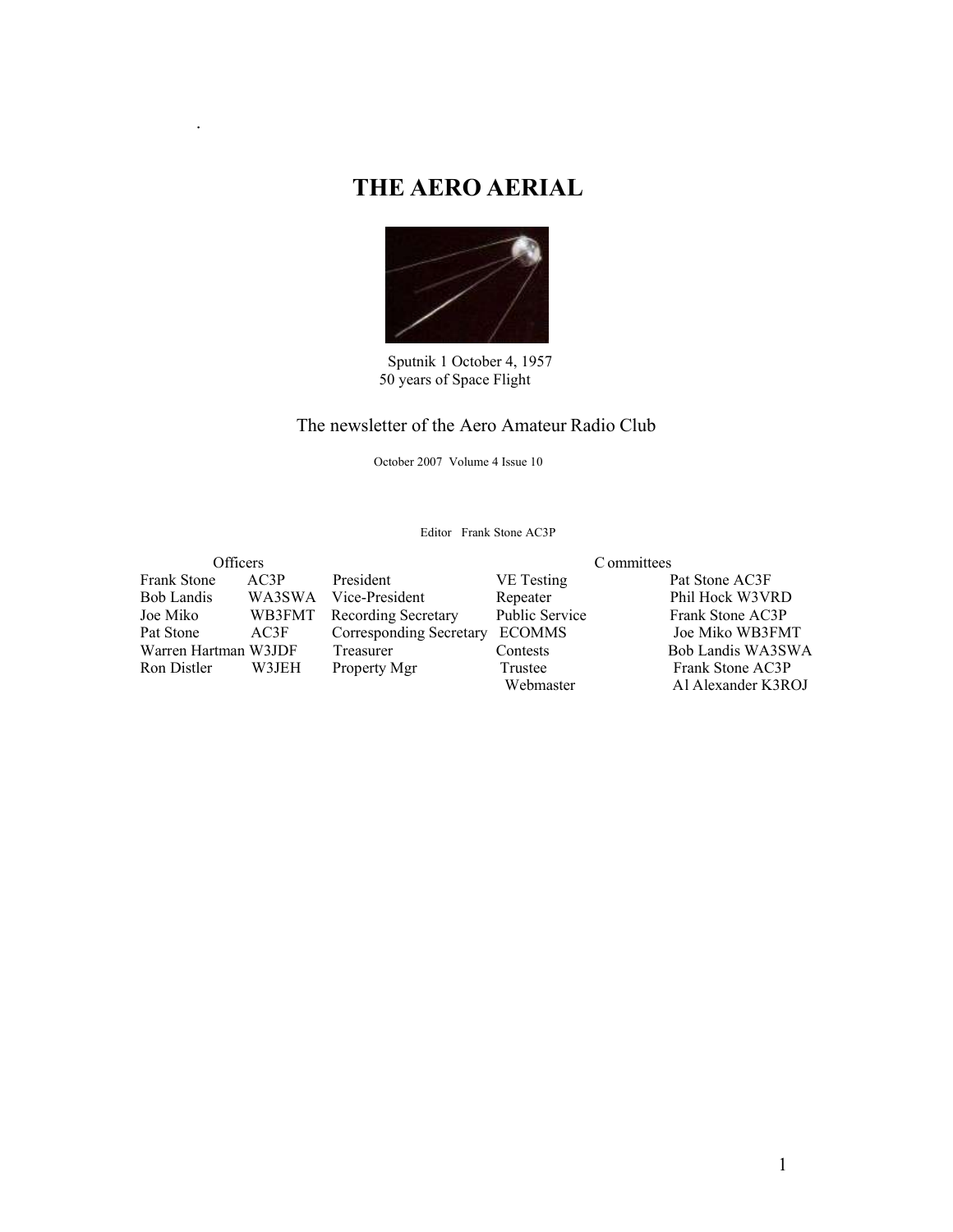ABOUT THE AERO AMATUER RADIO CLUB Meetings: First and Third Wednesdays at 7:30 pm at Coffman's Diner (Middle River and Orem's Rd.) Nets: See Local Area Net Schedule Repeaters: W3PGA (147.24 MHz - / 449.575 MHz -) WEBSITE: **http://www.aeroarc.us**

# Net Reports

 2 Meter Net : WB3FMT(NCS) AC3P AC3F KB3KRW KB3PGN KA3SNY W3JEH 70 Cm. Net: WB3FMT(NCS) AC3P KB3KRW KA3SNY KB3PGN W3JEH AC3F 10 Meter Net: WB3FMT(NCS) KA3SNY KB3PGN KB3KRW W3JEH

# **LOCAL AREA NETS**

| Day        | Time              | Frequency (MHz) | <b>NET NAME</b>                  |
|------------|-------------------|-----------------|----------------------------------|
| Daily      | $9 - 10$ am       | 147.03          | <b>ORIOLE</b> Net                |
| Daily      | $6 - 6:30$ pm     | 3.820           | Maryland Emergency Phone Net     |
| Daily      | $6:30 - 7$ pm     | 146.670         | <b>Baltimore Traffic Net</b>     |
| Daily      | 7 pm and 10 pm    | 3.643           | Maryland/DC/Delaware Traffic Net |
| $2nd$ Tues | $7:30 \text{ pm}$ | 146.670         | Baltimore County RACES COMMEX    |
| $2nd$ Wed. | 8 pm              | 28.445          | <b>AERO ARC Net</b>              |
| $4th$ Wed  | 8 pm              | 147.240         | <b>AERO ARC Net</b>              |
| $5th$ Wed. | 8 pm              | 449.575         | <b>AERO ARC Net</b>              |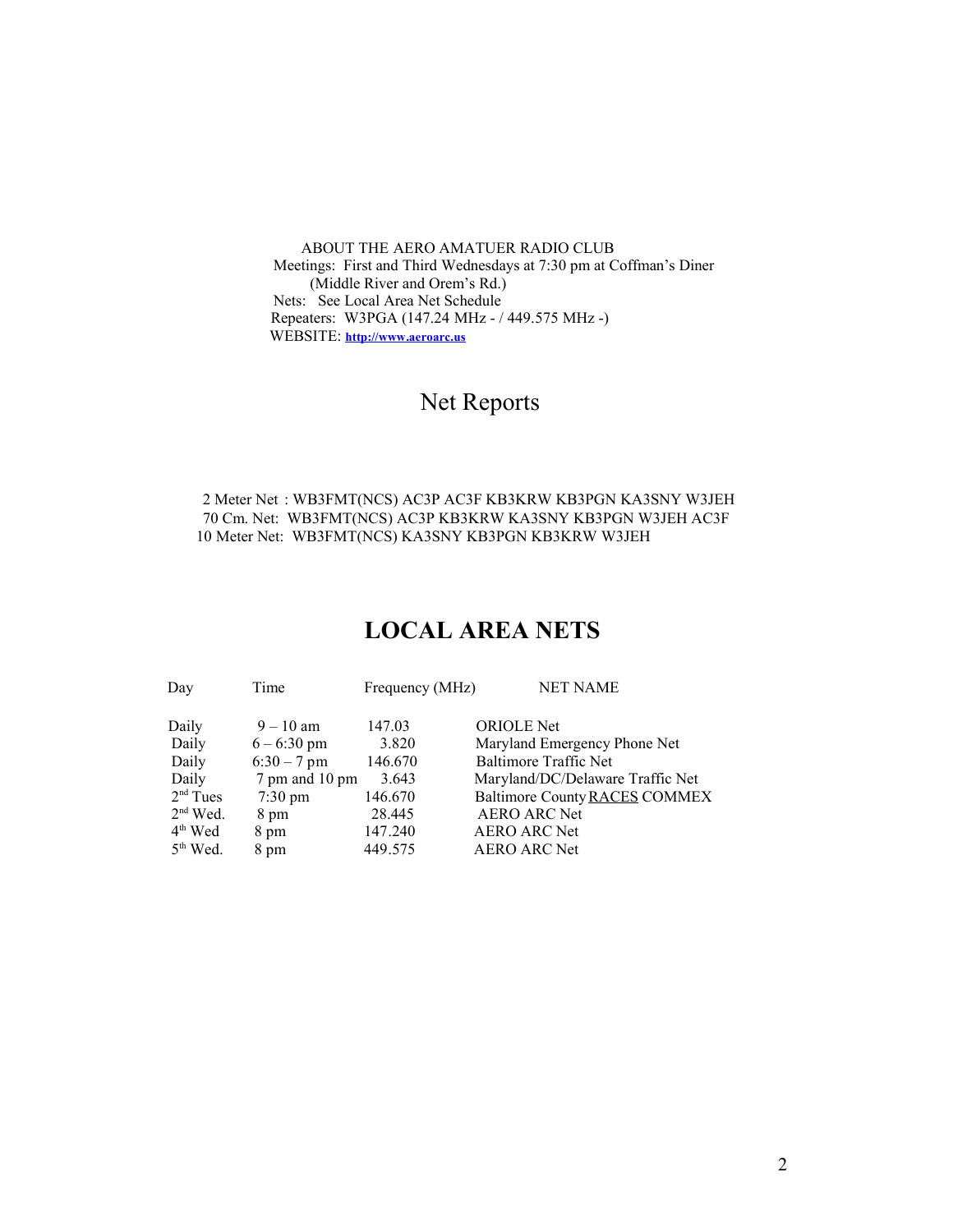### **Station Activities**

KB3KRW,AC3P and AC3F were heard on the ARRL VHF Contest. K3CXC was seen at Coffman's. KB3JVP got the ok to put up his tri-band vertical. N3ATZ burns the midnight oil on the 147.24 machine.

### **Emergency Communications**

 *By WB3FMT*



The September Commex was held on September 11<sup>th</sup>. Joe WB3FMT brought up Sheppard-Pratt. Doug KB3KRW activated St. Joseph's Hospital. Frank AC3P ran the station at Franklin Square Hospital.

There was no special scenario but the equipment was inventoried and tested.

Baltimore County Races has a new digitally encoded repeater on 2meters for use during drills and actual deployment. The new machine is on 145.145 Mhz.

### **50 Years in Space**

October  $4<sup>th</sup>$  marks the 50<sup>th</sup> anniversary of the launch of the first artificial satellite, Sputnik 1 by the then Soviet Union.

The launch of this pioneer of spaceflight caught everyone by suprise. It was planned that the United Stated would launch a satellite, Vangaurd 1 as part of the 1958-59 International Geophysical Year, but the Russians beat the U.S. to the punch.

While Sputnik had little in the way of scientific instumentation, it did have a radio beacon in the 20 Mc. band, allowing amateur radio operators around the globe to track its progress.

The launch of Sputnik created a surge of interest in the sciences and caused schools in the U.S. to beef up their science curricula.

On a personal note, this author was 11 years old at the time. Not allowed to go outside in the wee hours of the morning, I waited at the front door of my home in Middle River to try and catch a glimpse of the first artificial moon. While I did not see the actual satellite, the sky lit up and I heard an unusual noise. Many years later I leaned that what I saw the re-entry of the the rocket booster.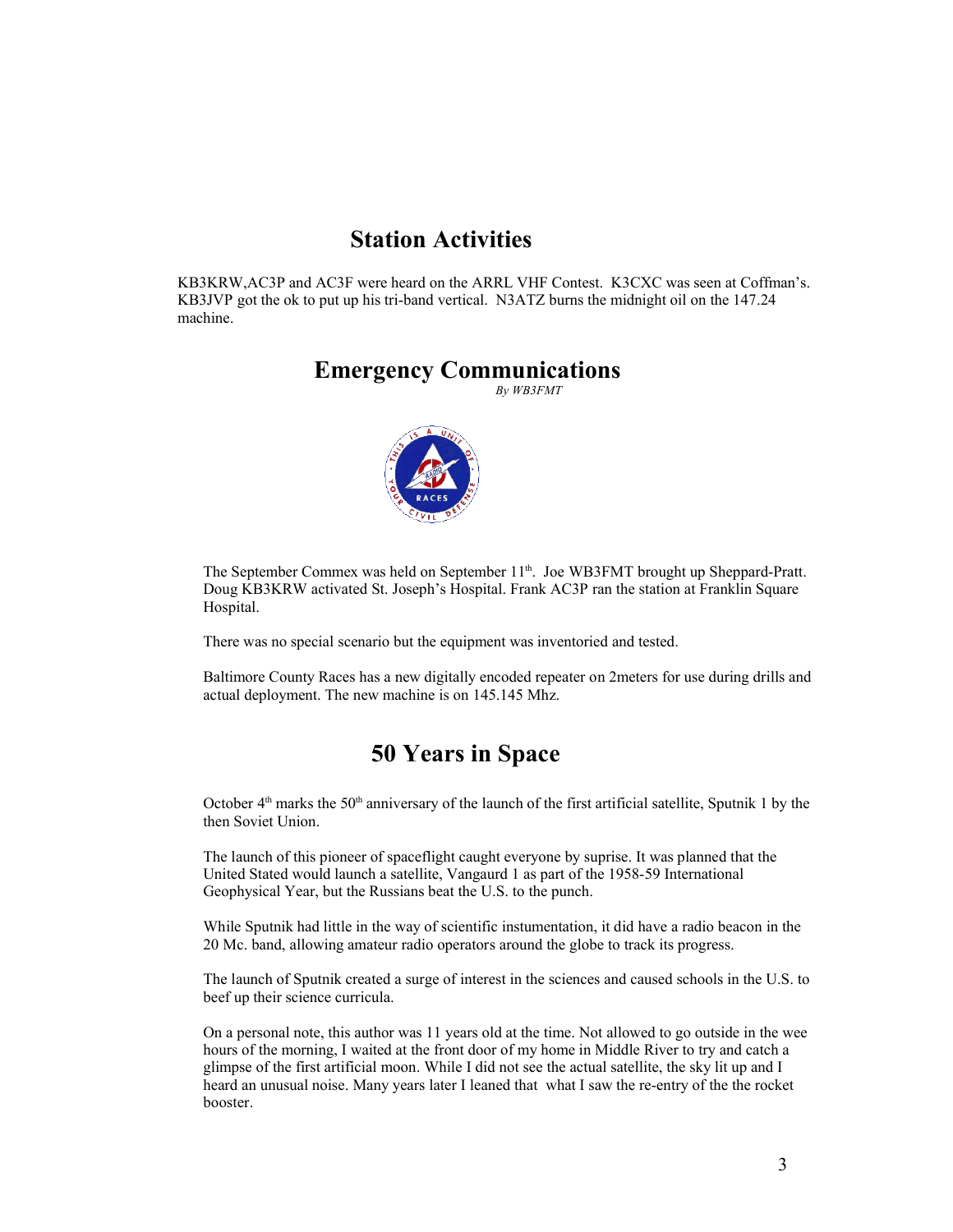### **Public Service**

 *By AC3P*

#### **Diabetes Walk**

The club will be coordinating communications for the ADA "America's Walk" in downtown Baltimore again this year. As in previous years the walk will begin and end at M&T Bank Stadium parking lot. The walk is schedules for Saturday, October 6 at 8 a.m. and end by 11:30 a.m. If you can help, contact Frank AC3P by email  $a c3p21220$  (a) vahoo.com.

#### **Baltimore Marathon**

Help is needed in providing support communications for the Baltimore Marathon. The race takes place on Saturday October 13<sup>th</sup>. To help, contact Ian, N3CVA by email to n3cva@hotmail.com.

#### **Komen Walk for the Cure**

The Susan B Komen Walk for the Cure is in need of support amateur radio operators. The walk is to be held in Hunt Valley on Sunday October 14. To volunteer, contact Ian, N3CVA by email to n3cva@hotmail.com.

### **New Membership Application**

As many of us know, Aero is a rather informal group. Over the past few years all one had to do to join the club was show up at a meeting. Of course this practice makes it difficult for the club secretary to keep track of who the members are.

Due to popular demand the club has created a membership application form which is included as the last page of this issue. Beginning with the 2008 membership year we are asking that all current club members fill out the application and return it to Joe, WB3FMT for his records. This will help Joe keep the club roster up to date.

In future all new prospective members will fill out the membership application as part of the process of joining the club.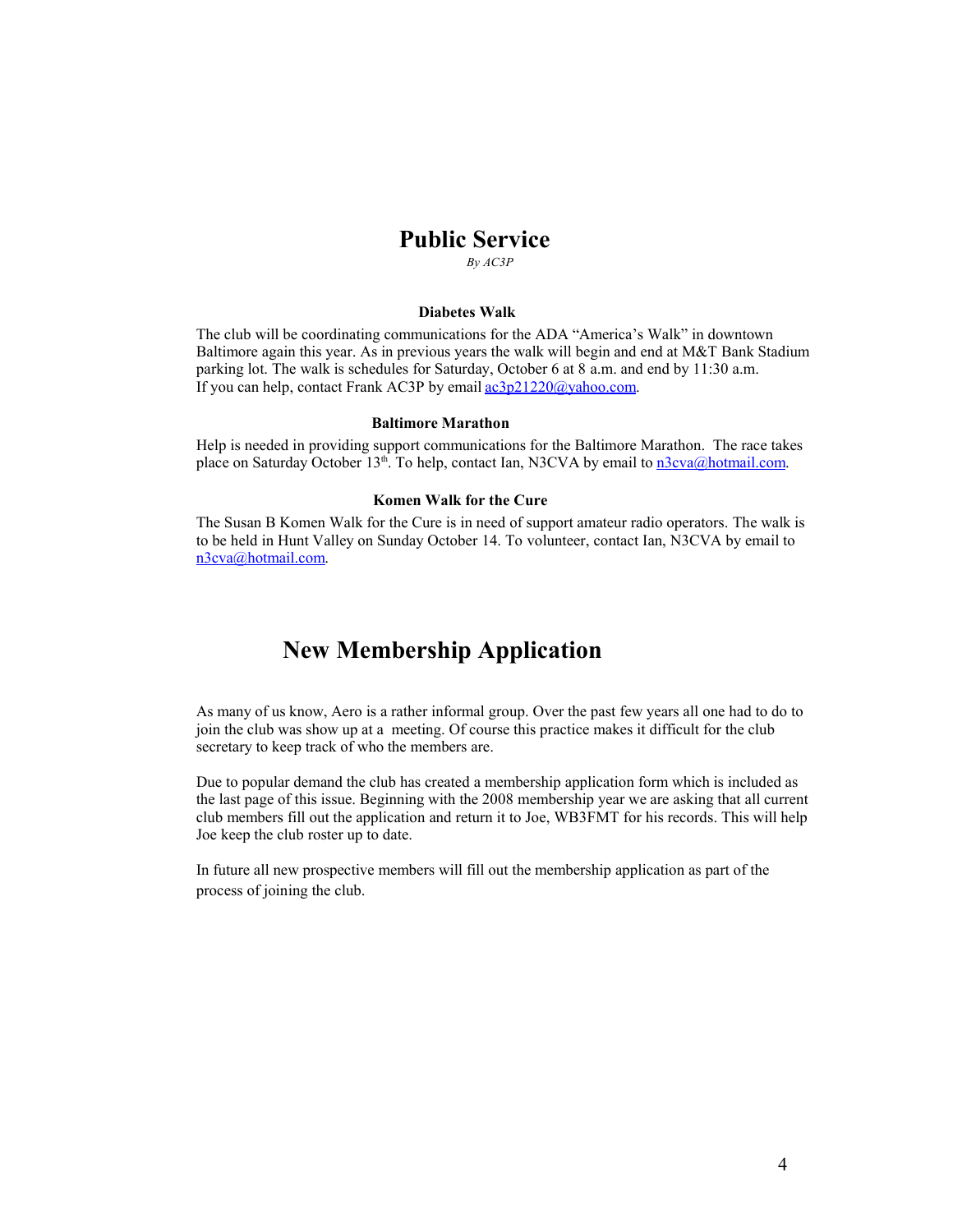# **Here We Are!**

Joe, WB3FMT, has updated the map showing the locations of the membership. He knows where we live. Should we worry?

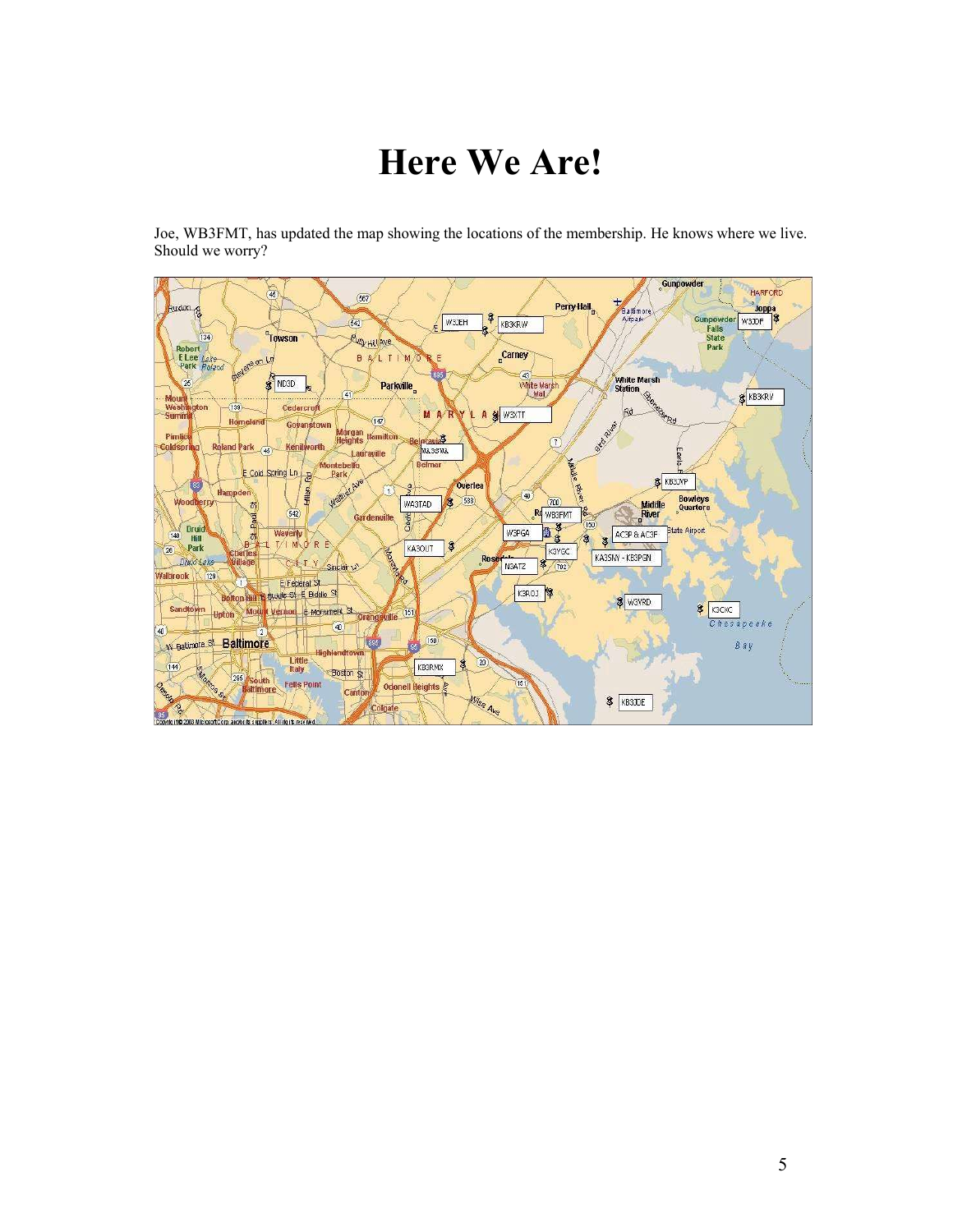# **AERO AMATEUR RADIO CLUB 20 DAYS AND 20 NIGHTS OF FUN**

| When:                                                                                                                                                                                                                                                                                                                                        | 0000 UTC Tuesday 01 January 2008 (1900 EST Monday 12/31)<br>UNTIL                                                                                              |          |      |         |                                        |
|----------------------------------------------------------------------------------------------------------------------------------------------------------------------------------------------------------------------------------------------------------------------------------------------------------------------------------------------|----------------------------------------------------------------------------------------------------------------------------------------------------------------|----------|------|---------|----------------------------------------|
|                                                                                                                                                                                                                                                                                                                                              | 2359 UTC Sunday, 20 January 2008 (1859 EST Sunday 1/20)                                                                                                        |          |      |         |                                        |
|                                                                                                                                                                                                                                                                                                                                              | Who's Eligible: All current AERO members                                                                                                                       |          |      |         |                                        |
| Location:                                                                                                                                                                                                                                                                                                                                    | All contacts must be made within a radius of 25 miles of your home QTH.                                                                                        |          |      |         |                                        |
|                                                                                                                                                                                                                                                                                                                                              | Frequency/Mode: Any mode legal within your license class on any amateur band. This excludes repeater,<br>EchoLink, internet, & IRLP contacts. (satellite OK).  |          |      |         |                                        |
| <b>Exchange:</b>                                                                                                                                                                                                                                                                                                                             | Call, Name, and State                                                                                                                                          |          |      |         |                                        |
| Scoring:<br>Examples:                                                                                                                                                                                                                                                                                                                        | The sum of all numerals in the main portion of the callsign. Do not use portable<br>designators.                                                               |          |      |         |                                        |
|                                                                                                                                                                                                                                                                                                                                              | 9Q1D                                                                                                                                                           | 1 pt !!! | V26R | 8 pts   |                                        |
|                                                                                                                                                                                                                                                                                                                                              | WA3SWA                                                                                                                                                         | $3$ pts  | L73X | 10 pts  |                                        |
|                                                                                                                                                                                                                                                                                                                                              | TI7/K4XXX                                                                                                                                                      | 4 pts    | S58D | 13 pts  |                                        |
|                                                                                                                                                                                                                                                                                                                                              | K6XXX/3                                                                                                                                                        | 6 pts    |      | J7ØJ    | 17 pts (each digit Ø<br>counts 10 pts) |
|                                                                                                                                                                                                                                                                                                                                              | 4N7ZZ                                                                                                                                                          | 7 pts    |      | 4N500ZZ | 25 pts !!!                             |
| <b>Bonus:</b> Worked all numbers 0 thru 9<br>50 pts<br>Worked all US time Zones<br>25 pts (4 continental time zones)<br>Word in suffix of call (ie ka3OUT)<br>5 pts<br>Worked all letters of the alphabet as the first letter of the suffix of the call.<br>$100$ pts<br>Examples: K3AAC, VE6BQW, LU7CHY, count for the letters A, B, and C. |                                                                                                                                                                |          |      |         |                                        |
| The same station may be worked only once regardless of mode or band.<br><b>Misc.:</b><br>Winner of contest will receive an award in addition to running the contest next year.<br>Exercise good operating practices at all times                                                                                                             |                                                                                                                                                                |          |      |         |                                        |
|                                                                                                                                                                                                                                                                                                                                              | <b>Submissions:</b> Log sheets in the MS Excel format: (A shell for your log sheet will be included with<br>the December mailing of the Aero Club newsletter.) |          |      |         |                                        |
| <b>Due Date:</b><br>Turn in log at the Aero Club meeting on 6 February 2008 or<br>e-mail your log to d ermer@msn.com by 4 February 2008.                                                                                                                                                                                                     |                                                                                                                                                                |          |      |         |                                        |

### **GOOD LUCK & HAVE FUN!**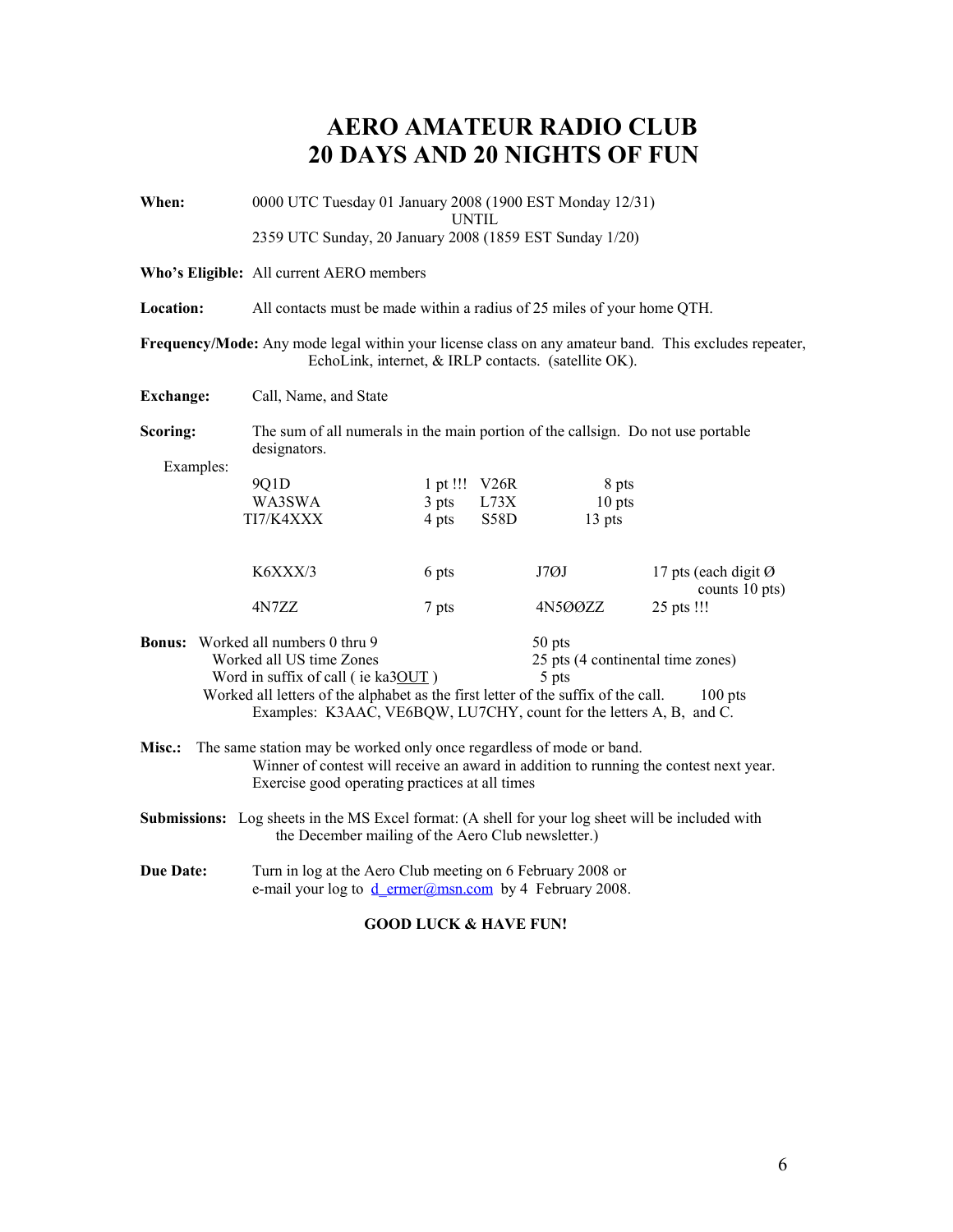| October 2007                                                                                           |              |                |                                                   |                                            |    |                                           |
|--------------------------------------------------------------------------------------------------------|--------------|----------------|---------------------------------------------------|--------------------------------------------|----|-------------------------------------------|
|                                                                                                        | $\mathbf{1}$ | $\overline{2}$ | $\overline{3}$<br>Meeting<br>Coffmans<br>7:30 p.m | $\overline{4}$<br>Sputnik 1<br>Launch 1957 | 5  | 6<br><b>ADA</b><br>Baltimore<br>Walkathon |
| 7 CARAfest Howard County<br>Fair Grounds<br>http://www.carafest.org/                                   | 8            | 9              | 10<br>10 meter Net<br>28.445 Mhz<br>8 p.m.        | 11                                         | 12 | 13<br>Baltimore<br>Marathon               |
| 14<br>Komen Walkathon<br>Hunt Valley                                                                   | 15           | 16             | 17<br>Meeting<br>Coffmans<br>7:30 p.m.            | 18                                         | 19 | 20                                        |
| 21<br>Radiofallfest<br>Davidsonville Md<br>http://www.maarc.org/RadioFallFest.htm                      | 22           | 23             | 24<br>2 meter Net<br>147.24 Mhz. rpt<br>8 p.m.    | 25                                         | 26 | 27<br>CQ DX<br>Contest                    |
| 28<br>Mason-Dixon Hamfest<br>Westminster, Md<br>http://www.qis.net/~k3pzn/mdhfest.htm<br>CQ DX Contest | 29           | 30             | 31<br>70 cm Net<br>449.575 Mhz rpt<br>8 p.m.      |                                            |    |                                           |